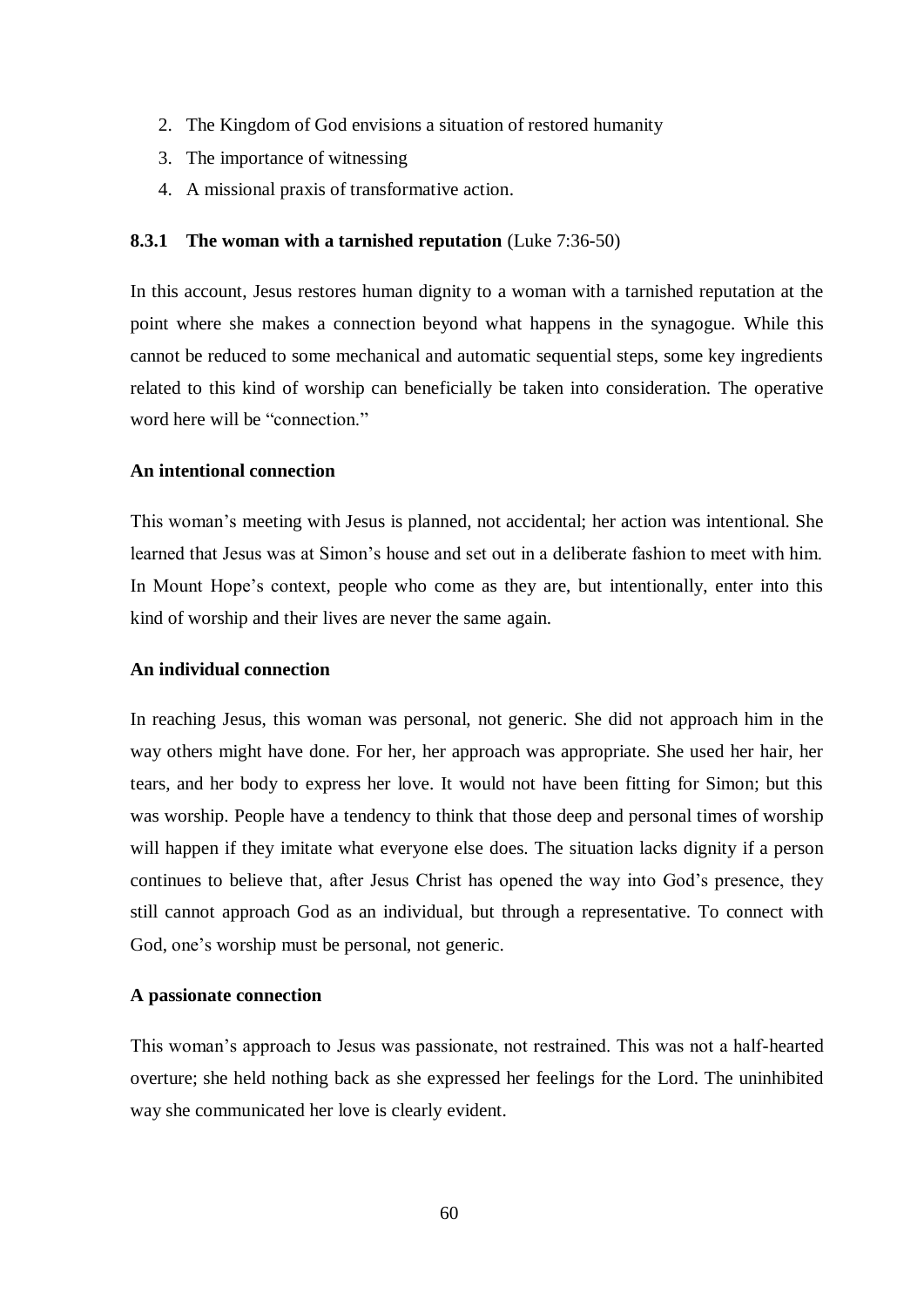# **A priceless connection**

The last observation to be made about this woman and her approach to Jesus is that it was precious, not cheap. For her to take this approach to Jesus was not easy, as it cost her something - the material cost of the perfume and the cost in the form of the time she put into arranging to meet with him. There must have been also an emotional cost – the risk of being rejected because someone was familiar with her past.

This illustration of the woman with a tarnished reputation is part of the Mount Hope strategy, they believe that one should not look down on tarnished people, but to welcome them and let them give and share what they have. They also believe that God is more concerned about a person's heart and motive than one's outward appearance.

### **8.3.2 The Kingdom of God envisions a situation of a restored humanity**

Noteworthy about the Kingdom of God is its transcendence above all else. In Jesus' instruction on how we should pray, after calling to our Father in "Heaven," then only follows the plea to ask for his Kingdom to come! Here, the clear suggestion is that the One who rules the heavens is being petitioned to allow his rule to come to earth too! "Kingdom" refers to the rule and the reign of God. Praying for his rule and reign is part of the strategy that the Mount Hope Church employs. They believe the Scripture that says, "The effectual, fervent prayer of a righteous man availeth much" (James 5:16 - KJV).

# **8.3.3 Witnessing and the way of life as a missional praxis**

The essence of Theology is not only to know God, but, according to Hendriks (2004:30,33), while knowing, it is also to discern God's will and guidance for how we should live and witness.

According to the researcher's observation as per several portions of the New Testament, the topmost priority in the mandate Jesus gave his church was that of being witnesses. For instance, Acts 1:8 says, "But you will receive power when the Holy Spirit comes on you; and you will be my witnesses in Jerusalem, and in all Judea and Samaria, and to the ends of the earth"

However, the researcher's conviction is that the most powerful form of witnessing is one where lifestyle or the way of life and testimony about one's faith are congruent to one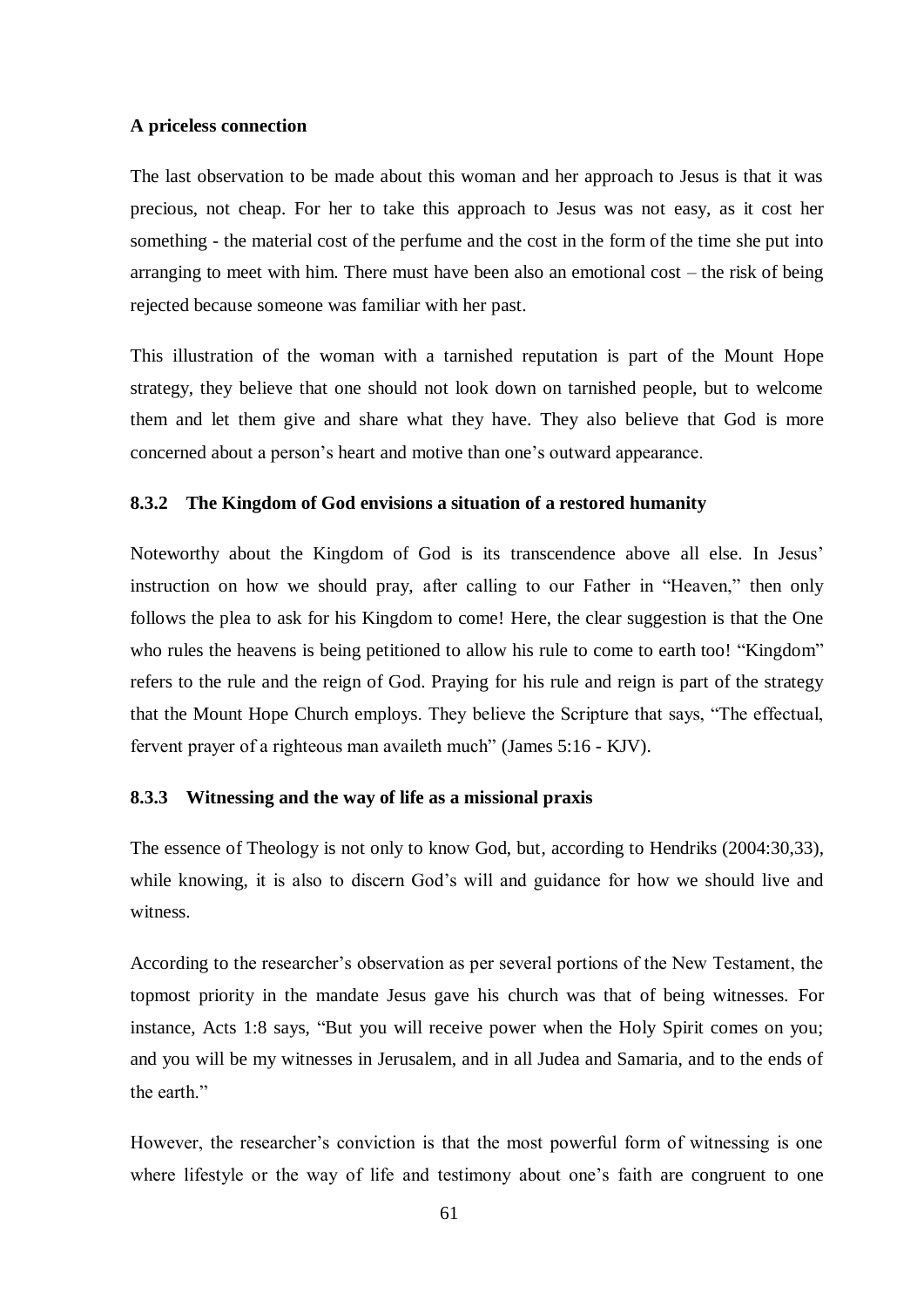another. This strategy that the Mount Hope leadership employs is clearly evident in the testimonies of the individuals in chapter 4 of this research. These individuals, and the rest of the Mount Hope Church members, are encouraged to share their testimonies whenever the opportunity arises.

#### **8.3.4 A missional praxis and transformative action** (Hendriks 2004:33)

The researcher's context cries out for freedom, not only from abject poverty, but from the factors that keep poverty alive in their context. A mentality of asking for hand-outs; survival by only seeking a job and not dreaming of owning a business; being dependent on governmental grants - all these amount to a dependency syndrome that keeps poverty alive and effectively robs people in this context of their God-given dignity. At Mount Hope, God's mission translates from theory to practice when the people described above are transformed from waiting for hand-outs to becoming useful, even if it is by volunteering, and from being unemployed to being self-employed and, ultimately, being employers themselves.

#### **8.3.4.1 Upliftment instead of sustenance**

The following is definitely not a way to go about ministry; this approach defies the goal of restoring human dignity and it actually pushes people deeper and deeper into a death trap and humiliates them even further.

In the context of this research, it has become quite common to find that most humanitarian organisations discharge the function of merely sustaining the environment. Mitchell's Plain is already weighed down by a begging mentality, a dependency syndrome, as well as poverty inclinations. There may be hungry people to be fed, but feeding schemes are only sustaining factors that will not take people to new dimensions.

The government of the day has not helped the situation by handing social grants to ablebodied people who could access decent money by earning it. The government simply helped to sustain the inclination of some poor people in this context to demand pity for their condition of misfortune. These so-called poor people already have no dignity, and, in their context, the last thing needed is the development of "a spirit of entitlement," because of their poverty. This act virtually says to them: "If you are poor, someone already owes you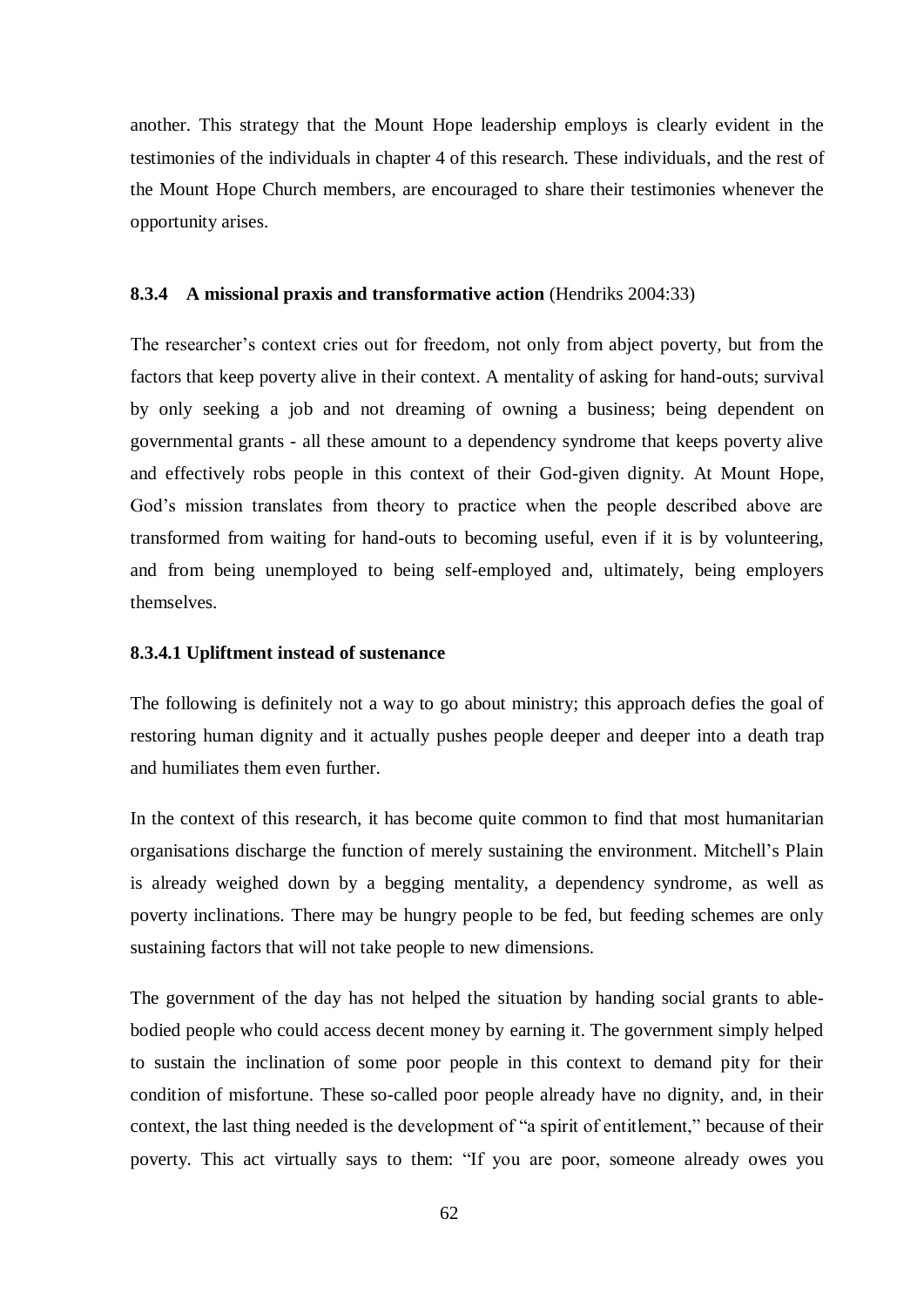something by virtue of your poverty." For this reason, Mount Hope believes that the situation needs uplifting, not sustenance.

### **8.4 SYSTEMATIC DESCRIPTION OF THE MOUNT HOPE STRATEGY**

**8.4.1 The leadership** took a conscious lead in shaping the atmosphere and also the development of a dynamic that supports the presence of diverse elements within the Church. Mount Hope's leadership has learnt a crucial lesson from the errors that most leaders in the Church of Jesus Christ committed. They have learnt not to antagonize people who have a different thinking system, as that very act will prevent the prevalence of healthy diversity in the Church. They are also committed to resist the polarization of the Church at all costs.

**8.4.2 Worship services** are crucial in the Mount Hope context .They believe that prayer precedes and is part of preparing the place for God to be worshipped. Making people feel welcome is also a vital part of the worship service. The welcome takes place by any member who would be asked to welcome the people attending the services as follows: "Welcome to Mount Hope Church, we are a people you can call **family** and this is a place you can call **home** and it definitely is a place where dreams become a **memory.**" This is the kind of welcome one receives when attending their worship services. Spontaneous and expressive worship is lavished upon God in these services.

Many of the people come from dysfunctional families and Mount Hope creates an environment for the people to be part of something functional.

**8.4.3 The primary diaconia service/welfare ministry** is directed towards the drug addicts (male and female). The researcher believes that drugs are not the real problem, but they are a symptom. In his view, the root cause for addiction is called the "unspoken." Mount Hope started a program called Hope Again Recovery Home that created a safe environment in which these addicts could confront the causes of their addiction. These individuals already feel condemned when they enter the program, so the leaders believe that their clients should not be beaten up further. Scriptures such as, "for we all have sinned and fall short of the glory of God" (Romans 3:23), and "For as by one man's disobedience many were made sinners, so by the obedience of one shall many be made righteous (Romans 5:19), are introduced to the clients, so that they can understand that the facilitators must recognise that they also were sinners at one time, and that they too have a need for God.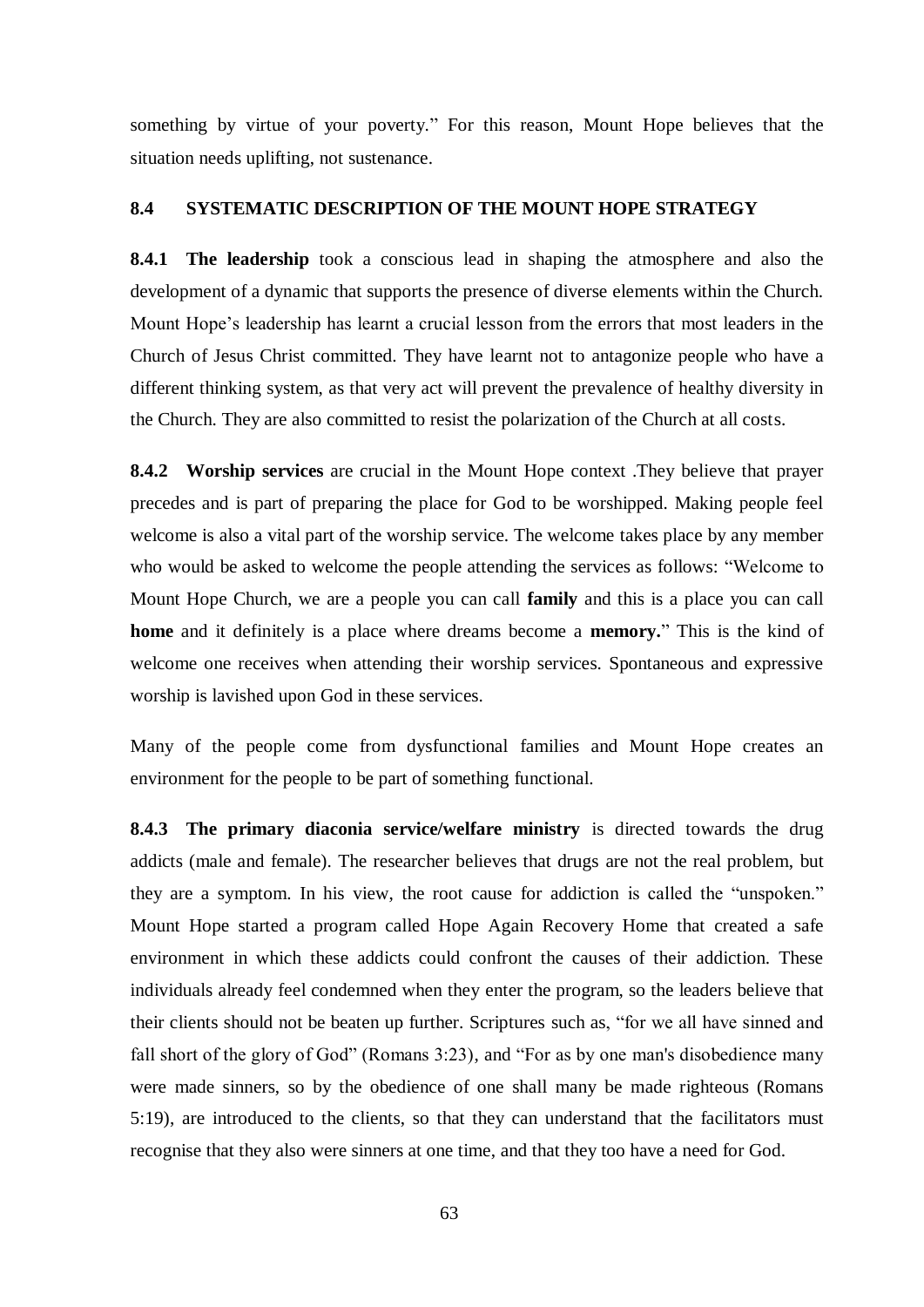The clients, as they are known, come into the program as *unbelievers*, but when they leave after six months, they leave as *believers*. Social workers, the police or magistrate courts either refer these clients to the program, or they are walk-ins. They are firstly assessed and tested to determine the kind of drugs to which they are addicted. If drugs are still to be found in their system, they are then referred to a detoxification centre before they are accepted into the program. About 30 male clients live in a dormitory set up at the church building and about 12 females live in a rented house. The program is faith-based and the Bible is the manual. Two Christian social workers, one auxiliary social worker, four pastors and four of the laity form part of the facilitators at the program, the focus of which is behaviour modification and spiritual renewal. This program differs from other institutions, because it entails life skills, Bible studies, personal counselling, group therapy and recreation. Many programs don't believe that clients can be delivered from their drug addiction; they believe once a drug addict, always a drug addict. Some of these programs take individuals off illegal drugs and make them dependent on their drugs. At this point, the question should be asked, "How can human dignity be restored if no hope is being offered?" Many of these institutions enrich themselves by further exploitation of these vulnerable people. Hope Again Recovery Home has produced many restored individuals who have become constructive, productive members of society.

**8.4.4** *Koinonia*. The researcher believes that life is about relationships and all else concerning individuals are mere detail, e.g. where they live, what they drive, their bank balance and what they have or don't have are all mere detail. How they relate to God and their neighbour is the leadership's focus. "Love the Lord your God with all your heart and with all your soul and with all your strength and with all your mind; and, Love your neighbour as yourself'" (Luke 10:27) is one of the Scriptures that is continually communicated to the members. They are encouraged to join those individuals who are in need, without creating a hand-out environment. The employed members are encouraged to be on the look-out for employment opportunities for the unemployed. A caring and sharing environment is encouraged and fostered.

**8.4.5 Partnerships**. The Mount Hope leadership believes that the assignment of restoring human dignity cannot be fulfilled without forming strategic and like-minded partnerships. These partners are both local and international.

64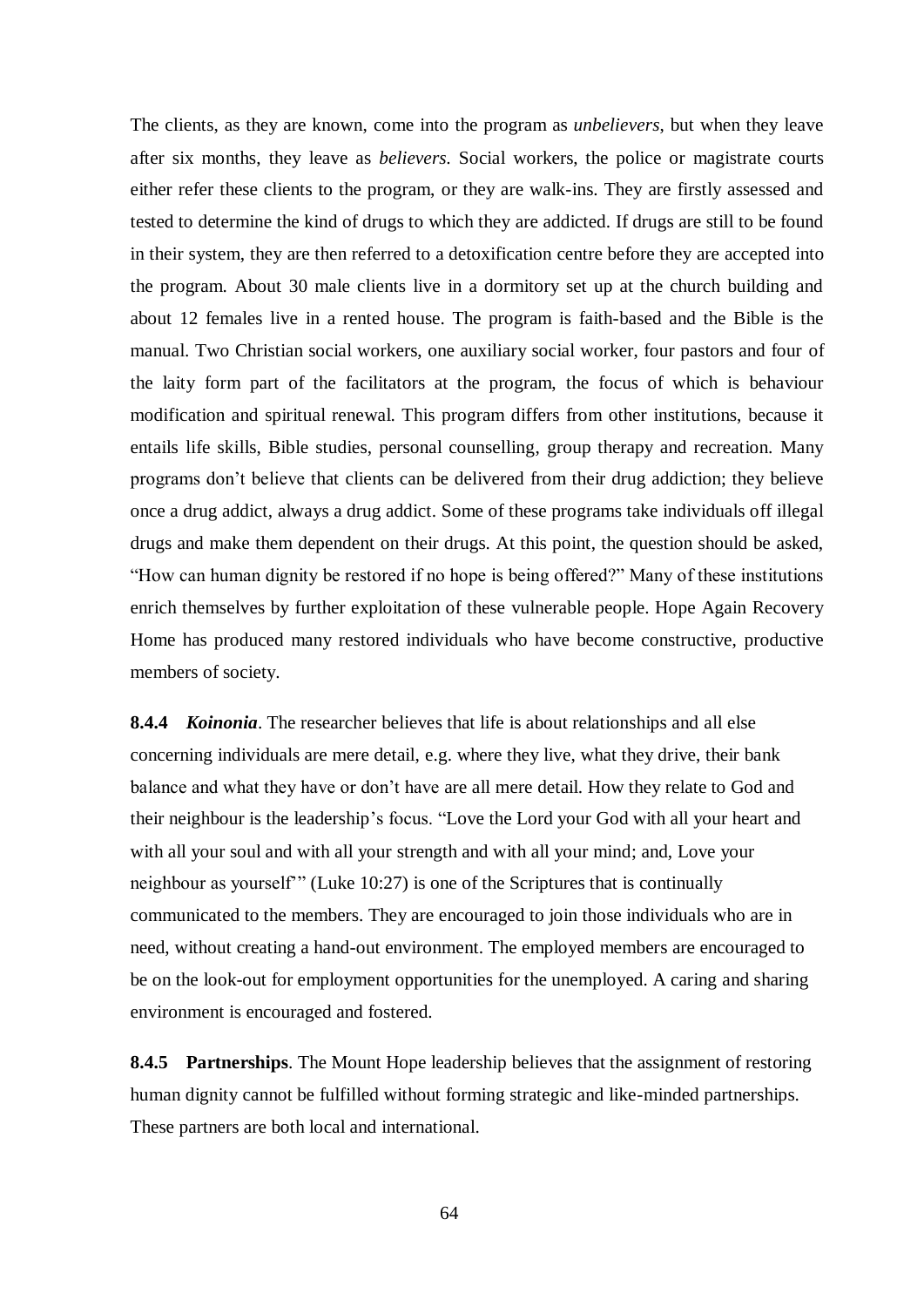Hope Again Recovery Home's leadership join hands with their clients' caregivers, social workers and other statutory substance-abuse counselling organisations.

**8.4.6 Teaching**. The leadership regards teaching as an important strategy in restoring human dignity. Matthew 28:19-20: "Therefore go and make disciples of all nations, baptising them in the name of the Father and of the Son and of the Holy Spirit, and **teaching** them to obey everything I have commanded you. And surely I am with you always, to the very end of the age" supports their stance. New converts are encouraged to attend the 101- Discovering Membership new convert's class, which take place every Sunday morning before the combined worship service. Class 201-Discovering Maturity is a follow-on study for those who have completed 101. Class 301-Discovering Ministry is the last compulsory teaching for all members. The small-life groups continue with topical teaching that normally happens once a month in life groups. Members who feel the need to further their studies of the Word of God are also encouraged to pursue advance training at appropriate institutions. Trained ministers at Mount Hope do most of the teaching. Graduates of the recovery home are mentored to follow in the same footsteps. Annual conferences are held with the specific focus of equipping the believers and also to complement the on-going leadership training programs.

#### **8.5 CONCLUSION**

The missional praxis discussed in this chapter has, in so many ways, placed Mount Hope in a place of affirmation when reflecting on God's mission. However, this chapter had to stretch the conversation beyond mere reflection on God's mission into action mode regarding the same mission.

With theology helping the reflection, as well as providing the framework for action, the leadership's strategic engagement provides the nuts and bolts for the implementation of that action.

All in all, strategic missional and theological action means nothing if they don't amount to transformation which the researcher believes is the confirmation that human dignity has been restored.

65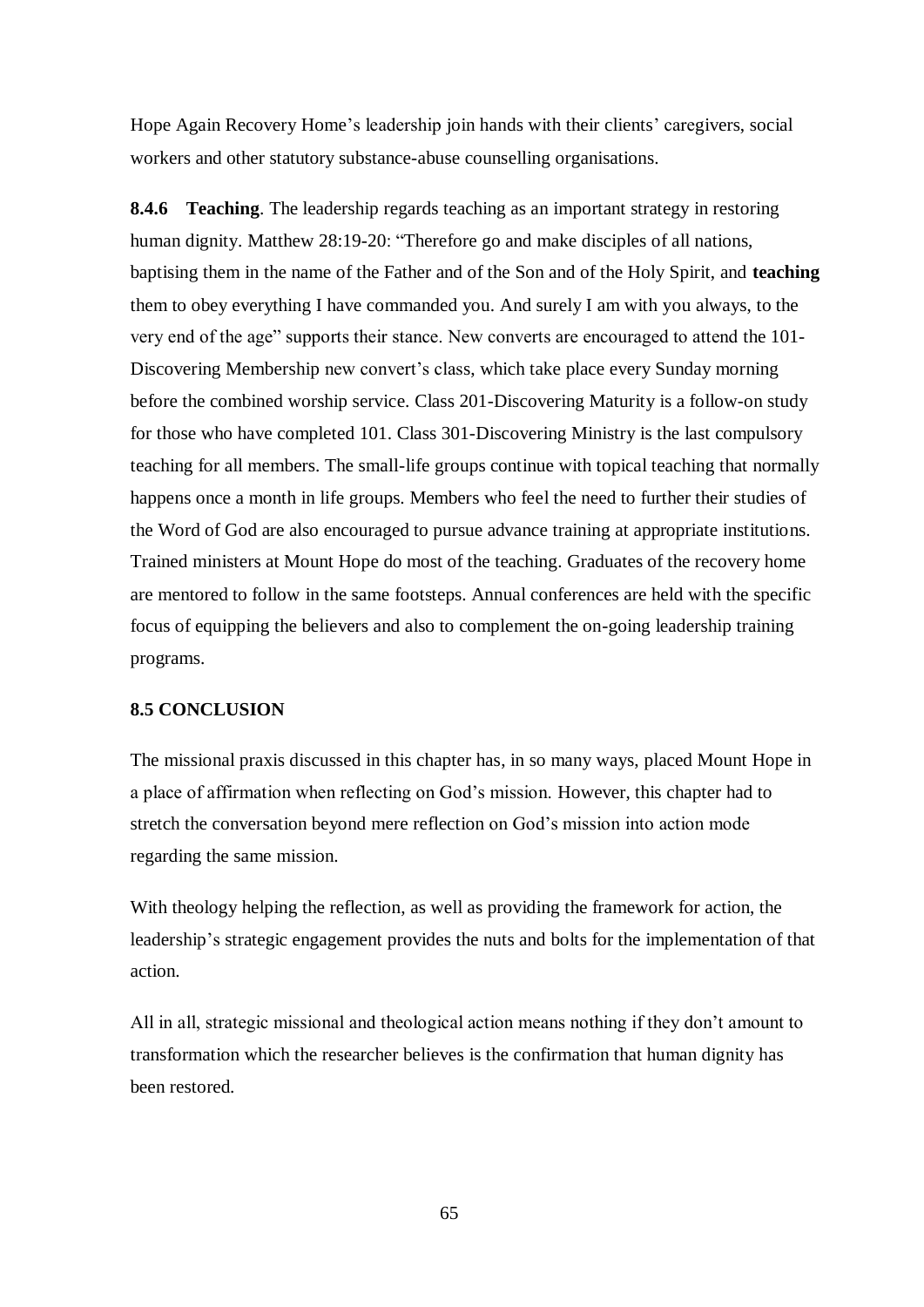## **CHAPTER 9**

## **FINAL CONCLUSIONS**

At the outset of this research, three aims were stated for this research to meet. In this final chapter, the researcher will revisit these stated aims of the research and restate the research question; review the findings of the research, and provide a final conclusion.

#### **9.1 REVISITING THE AIMS OF THE RESEARCH**

- **A.** The very first aim of the research was to put the spotlight on the plight and challenges of township life and ministry.
- **B.** The second aim was to draw from the scholarly work of published academics, some of whom are mentioned by name in the introduction, answers that will logically respond to the research question: "**In a township context, how is one to minister to marginalised and outcast people in such a manner that their human dignity is restored?"**
- **C.** The third aim was to bring about a core social transformation, liberation, reconstruction as well as a sustainable development of faith communities that, on the one hand, will reproduce after their own kind. On the other hand, through the Holy Spirit, these communities should discern God's will in discovering creative and new ways of dealing with the realities of brokenness, pain and suffering.

## **9.2 REVIEWING THE FINDINGS OF THE RESEARCH**

#### **9.2.1 The researcher's life story and Mount Hope's historical account**

Essentially, the researcher's life story reveals that, for a response to the Mitchell's Plain context, the call of God, firstly, had to be responded to. In addition, the response to God's call would imperatively have to be one of obedience and compassion.

It was also revealed that human dignity is fundamental to human existence; therefore, the effects of its lack or presence are always tangibly felt.

As observed in the micro-, meso- and macro-contexts of Mount Hope, if human dignity is removed from an individual or community, it must be restored to give validity to the reason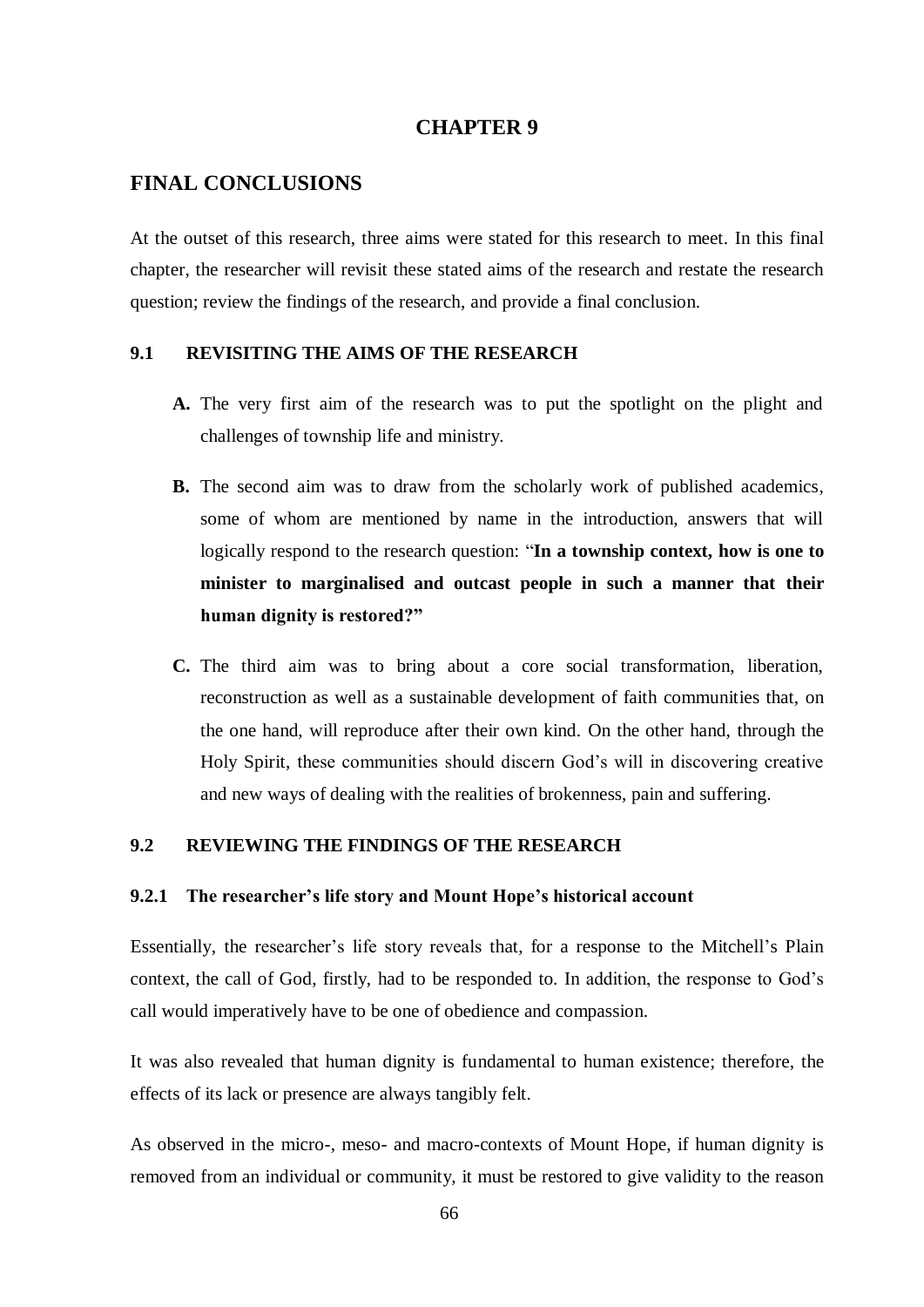for people living in the context of their existence. However, in the same context, it is clear that the restoration of human dignity does not necessarily have to start with the majority.

In Mitchell's Plain, one man answered the call of God to salvation and had his human dignity restored, but, from his account, it can be witnessed how others have been drawn in to benefit in the same way as he did.

Clearly, the restoration of human dignity to the marginalised and outcast people can never be the task of one man. Therefore, the partnership between an obedient man and God, and eventually between the missional community born out of that partnership is significant in answering the research question: **"How does one minister to marginalised and outcast people in such a manner that their human dignity is restored?"**

#### **9.2.2 Context that shapes identity**

In answering this research's question, this section revealed that pluralism, migration of refugees, religious fundamentalism, the HIV/Aids pandemic and a few others, when combined with a lack of a decent education, a decent livelihood, as well as economic freedom, a non-conducive context is formed. An undesirable identity develops precisely out of such a context.

However, if the context is understood, the people in the context can still be engaged in such a manner that they do not feel that anyone is making decisions for them because they are marginalised and outcast.

In answering the research question above, this section depended on the presentation of a message that will inspire the formation of a better identity.

## **9.2.3 Personal testimonies**

Often, when questions, like the research question driving this paper, are asked, the answers start and end with good theory that, in a sense, is like an aeroplane in the air that does not know how to land.

This section of case studies of individuals, upon whom the ministry at Mount Hope had impacted, has revealed that the preached Gospel must translate from Word to life.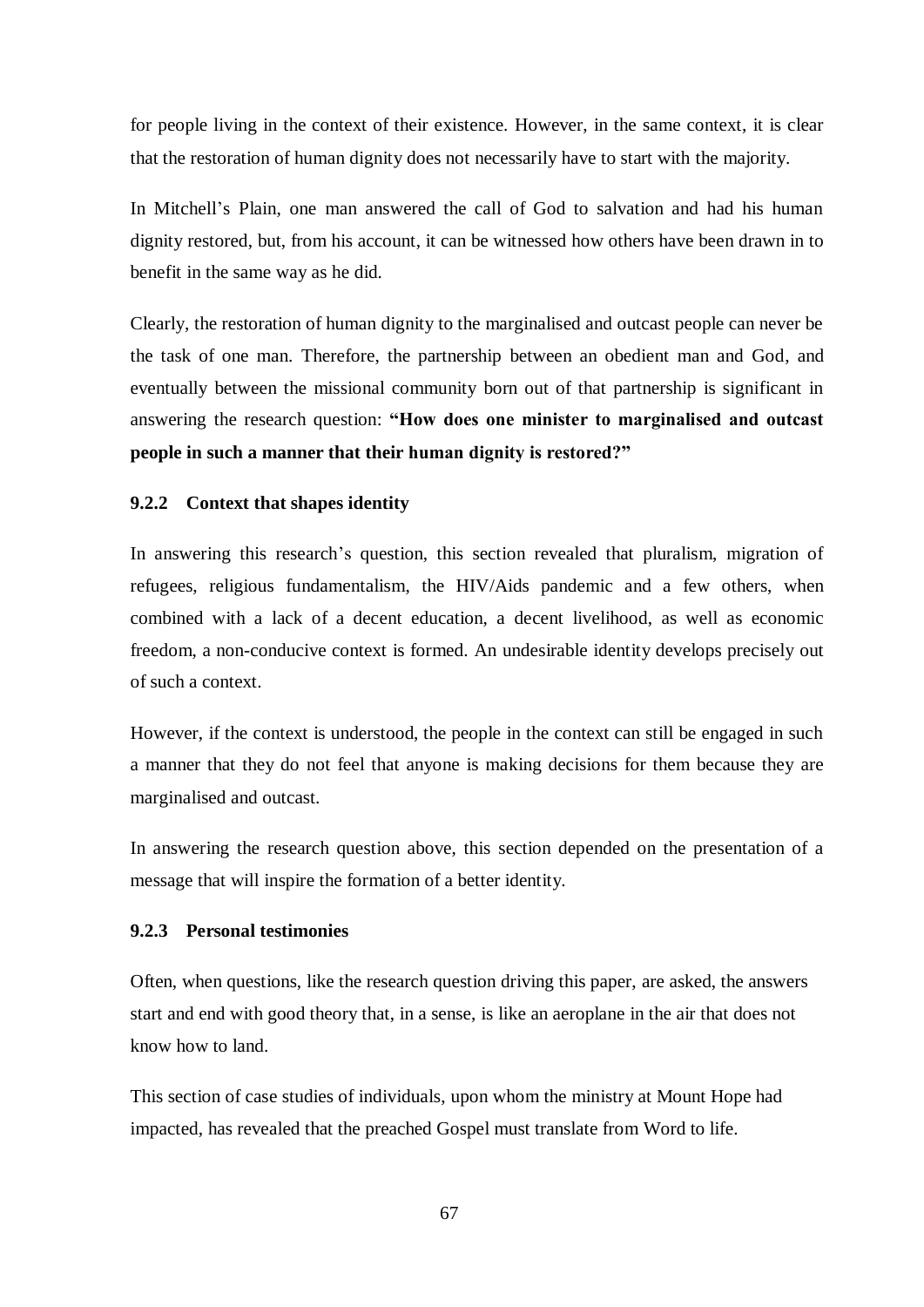When the message of the Gospel is preached to the broken, the effectiveness of the message must deal with brokenness in such a way that both the one who testifies and those in the audience acknowledge literal results. As per the analogy of the aeroplane, this section answers the research question by "landing the plane."

#### **9.2.4 The normative task**

The perspective from which the research question was answered in this chapter, revealed that the foundation of any missional community's effort to fulfil God's mission on earth must be nothing but discernment of God's will. In this regard, discerning the will of God would nonetheless be possible only through the involvement of the Holy Spirit.

When all is said and done, God's will would then be for Mount Hope to become the reign of God's representative who, like the prophets of old, would realign the people in their context with the covenant that God has made with them.

#### **9.2.5 Systems theory**

This section revealed that, in its context, systems three, four and five are Mount Hope's dominant thinking systems. More importantly, it revealed that there is a link between the said systems, the paradigms and the context itself.

This intermarriage between the thinking systems, the paradigms and the context, will prove crucial in enabling any leader to formulate relevant strategies when answering the research question that undergirds this whole research.

#### **9.2.6 Leadership dynamics in restoring human dignity**

This section's key approach to answering the research question, "How one must minister to marginalised and outcast people in such a manner that their human dignity is restored?" was that of giving pre-eminence to the role that leaders play in order to bring about change.

It was established that, whenever leaders take action in a situation like that in Mount Hope's question, change must take place.

However, the leadership pursued here does not like gentiles lording it over those who are already lorded over by a vast array of factors, as well as a leadership that is Theocratic in that it works with God.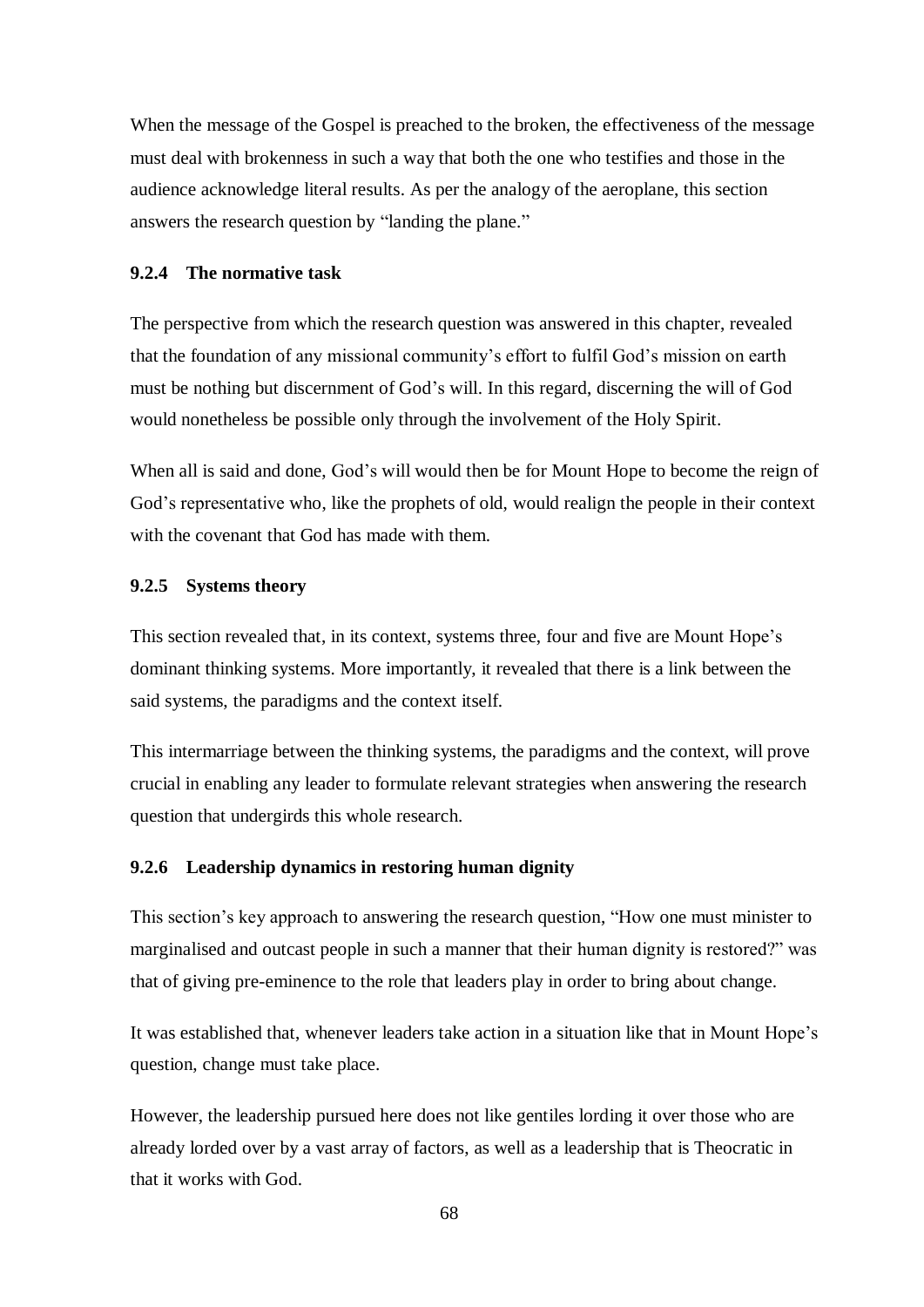#### **9.2.7 Mount Hope's missional praxis in restoring human dignity**

This section reveals how critical the strategy of doing theology is. Here, the research question is answered by a theology that is practical, relevant and missional.

It has been found that action theology that is relevant to the context, should be viewed as a verb and not a noun.

#### **9.3 FINAL CONCLUSIONS**

The third aim of this research was to bring about a core social transformation, liberation, reconstruction, as well as a sustainable development of faith communities that, on the one hand, will reproduce after their own kind. On the other hand, through the Holy Spirit, these communities should discern God's will to discover creative new ways of dealing with the realities of brokenness, pain and suffering.

This aim has been confirmed firstly in Mount Hope's growth out of three original families to what it is today, as well as the formation of all forms of structures that cannot be discussed justifiably in this research.

Finally, the researcher regards the issue of strategy as key in addressing any problem, whatever it may be.

Osmer says the following from a quote he obtained from a seminar that he was conducting some years ago: "Vision is a continuous conversation to define clearly the results a group of people want to create …. The vision in congregations needs to be about more than the results a group of people want to create."

This research is not the end all of this kind of conversation; like the definition above, it has joined the ranks of a continuous conversation.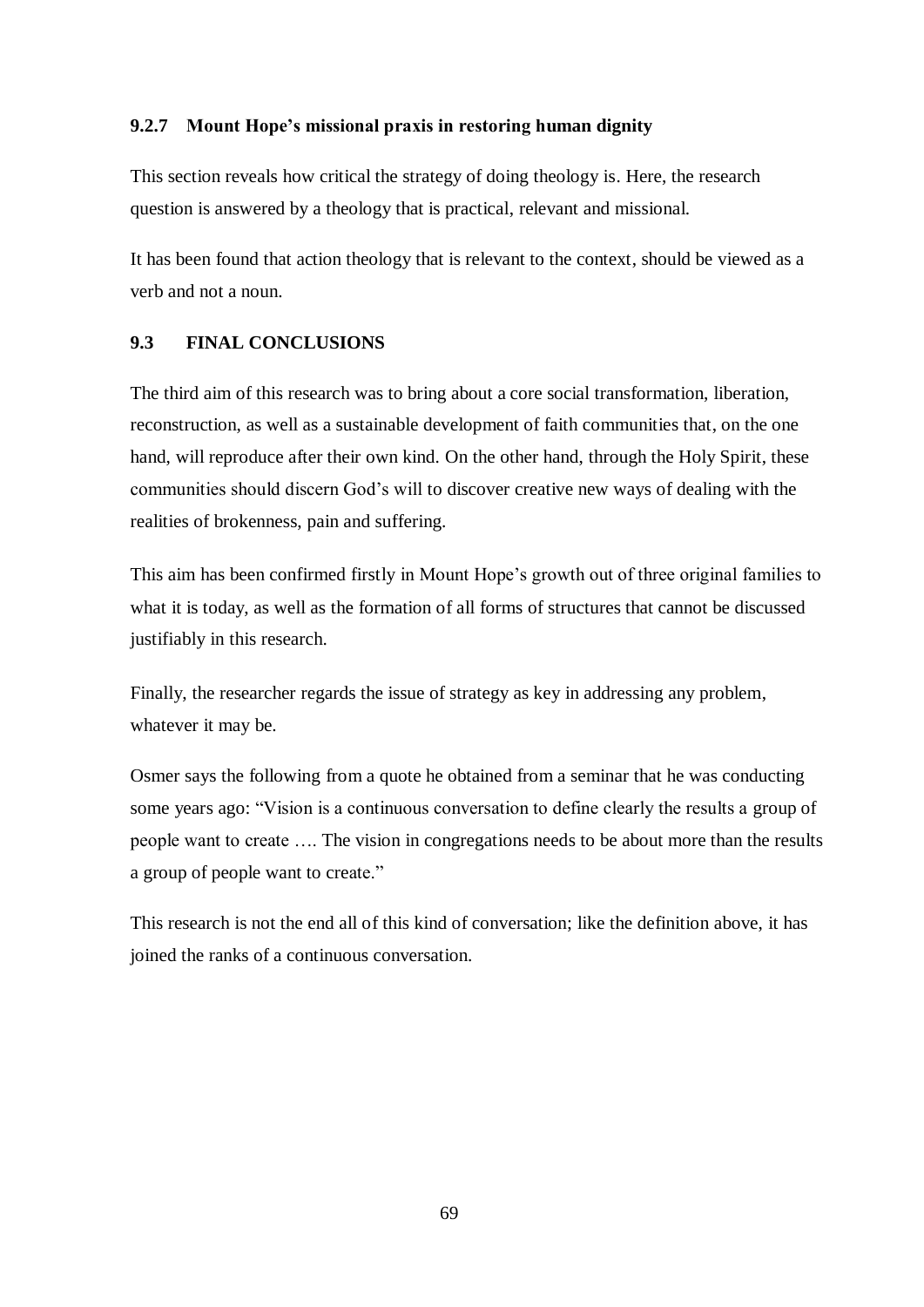# **Bibliography**

- Armour, Michael C. & Browning, Don. 2000. *Systems-sensitive leadership*. College Press Publishing Company, Joplin, Missouri.
- Bosch J. David. 1991. *Transforming mission*. Orbis Books, Mary knoll, New York.
- Guder L. Darrell. 1998. *Missional church*. W.B. Eerdmans.
- Hendriks, H. Jurgens. 2004. *Studying congregations in Africa*. Paarl Print, Paarl.
- New International Version (NIV) *The Bible*.
- Newbigin, L. 1989. *The Gospel in a pluralist society.* Grand Rapids: Eerdmans.
- Osmer R. Richard. 2008. *Practical Theology An introduction*. William B. Eerdmans Publishing Company, Grand Rapids, Michigan/ Cambridge, UK.
- Hawker, Sara & Maurice Waite. Oxford University Press. 2001. Oxford Paperback Dictionary & Thesaurus
- Rendle R. Gilbert. 1998. *Leading change in the congregation*. An Alban Institute Publication.
- Stark, Rodney. 1996. *The rise of Christianity*. Princeton University Press, Princeton, New Jersey.
- *How the count was done*. Stats SA Report No. 03-02-02 (2001). Statistics South Africa, 2003.
- Strommen P. M. & Hardel, R.A. 2000. *Passing the faith*. Saint Mary's Press, Christian Brothers Publications, Winowa, Minnesota.
- <http://en.wikipedia.org/wiki/Affirmation> assessed 17 October 2012

<http://en.wikipedia.org/wiki/Strategy>assessed 17 October 2012.

[www.mounthope.co.za](http://www.mounthope.co.za/) assessed 17 October 2012.

[www.thefreedictionary.com](http://www.thefreedictionary.com/) assessed 21 March 2011.